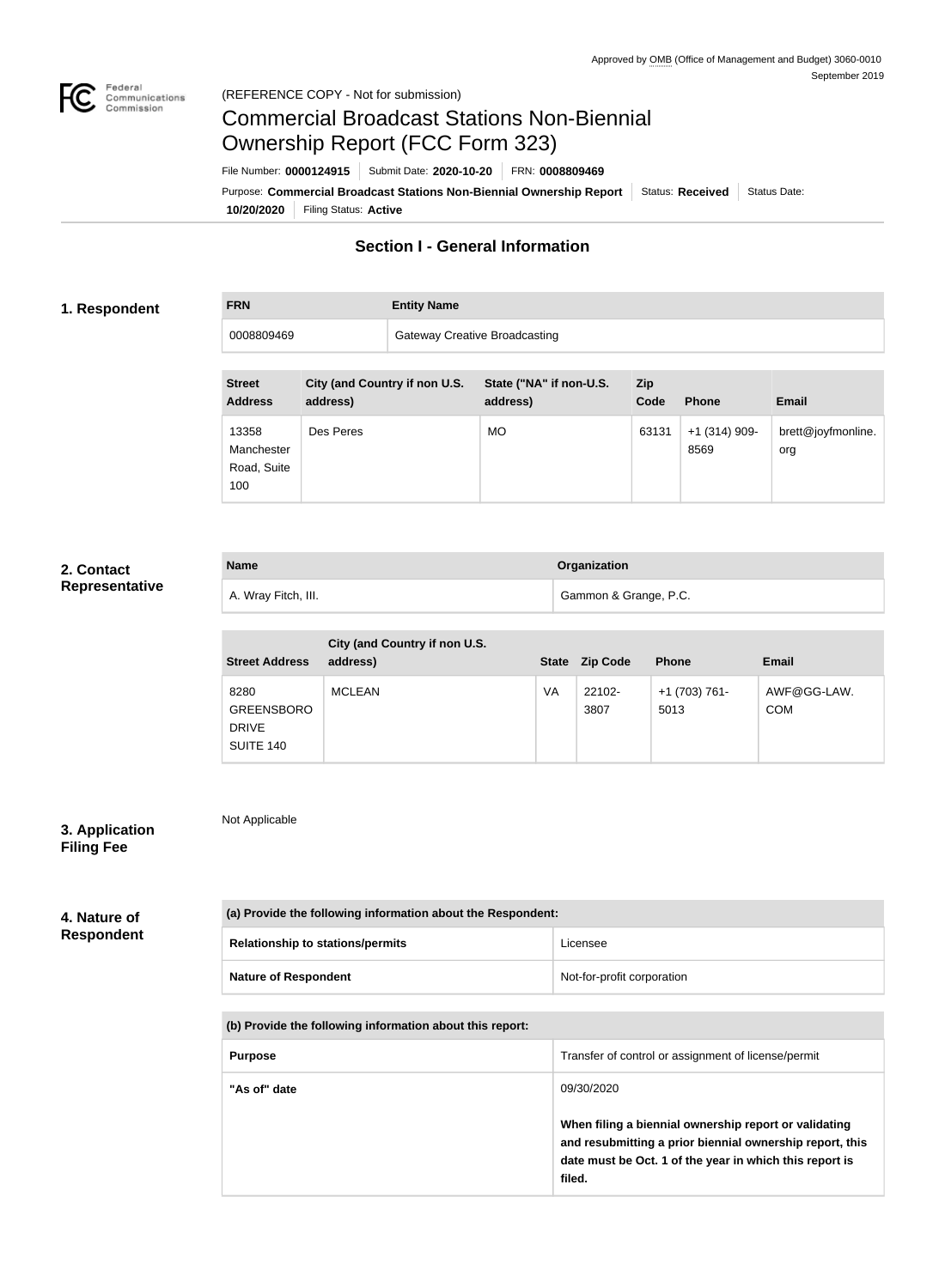**5. Licensee(s) /Permittees(s) and Station(s) /Permit(s)**

**Respondent is filing this report to cover the following Licensee(s)/Permittee(s) and station(s)/permit(s):**

| <b>Licensee/Permittee Name</b>       |                  |                      | <b>FRN</b>   |                |
|--------------------------------------|------------------|----------------------|--------------|----------------|
| <b>Gateway Creative Broadcasting</b> |                  |                      | 0008809469   |                |
|                                      |                  |                      |              |                |
| Fac. ID No.                          | <b>Call Sign</b> | <b>City</b>          | <b>State</b> | <b>Service</b> |
| 32187                                | <b>KHZR</b>      | <b>POTOSI</b>        | <b>MO</b>    | <b>FM</b>      |
| 52572                                | <b>KPVR</b>      | <b>BOWLING GREEN</b> | <b>MO</b>    | <b>FM</b>      |
| 65924                                | <b>KLJY</b>      | <b>CLAYTON</b>       | <b>MO</b>    | FM             |

#### **Section II – Non-Biennial Ownership Information**

#### **1. 47 C.F.R. Section 73.3613 and Other Documents**

Licensee/Permittee Respondents should list all contracts and other instruments set forth in 47 C.F.R. Section 73.3613(a) through (c) for the facility or facilities listed on this report. In addition, attributable Local Marketing Agreements (LMAs) and attributable Joint Sales Agreements (JSAs) must be disclosed by the licensee of the brokering station on its ownership report. If the agreement is an attributable LMA, an attributable JSA, or a network affiliation agreement, check the appropriate box. Otherwise, select "Other." Non-Licensee/Permittee Respondents should select "Not Applicable" in response to this question.

| Document Information                            |                                                           |  |  |
|-------------------------------------------------|-----------------------------------------------------------|--|--|
| Description of contract or instrument           | Articles of Incorporation                                 |  |  |
| Parties to contract or instrument               | State of Missouri                                         |  |  |
| Date of execution                               | 09/1997                                                   |  |  |
| Date of expiration                              | No expiration date                                        |  |  |
| <b>Agreement type</b><br>(check all that apply) | Other<br><b>Agreement Type: Articles of Incorporation</b> |  |  |

| <b>Document Information</b>                     |                                        |  |
|-------------------------------------------------|----------------------------------------|--|
| Description of contract or instrument           | <b>Bylaws</b>                          |  |
| Parties to contract or instrument               | Gateway Creative Broadcasting, Inc.    |  |
| Date of execution                               | 09/1997                                |  |
| Date of expiration                              | No expiration date                     |  |
| <b>Agreement type</b><br>(check all that apply) | Other<br><b>Agreement Type: Bylaws</b> |  |

#### **2. Ownership Interests**

**(a)** Ownership Interests. This Question requires Respondents to enter detailed information about ownership interests by generating a series of subforms. Answer each question on each subform. The first subform listing should be for the Respondent itself. If the Respondent is not a natural person, also list each of the officers, directors, stockholders, non-insulated partners, non-insulated members, and any other persons or entities with a direct attributable interest in the Respondent pursuant to the standards set forth in 47 C.F.R. Section 73.3555. (A "direct" interest is one that is not held through any intervening companies or entities.) List each interest holder with a direct attributable interest in the Respondent separately.

Leave the percentage of total assets (Equity Debt Plus) field blank for an interest holder unless that interest holder has an attributable interest in the Respondent solely on the basis of the Commission's Equity Debt Plus attribution standard, 47 C.F.R. Section 73.3555, Note 2(i).

In the case of vertical or indirect ownership structures, list only those interests in the Respondent that also represent an attributable interest in the Licensee(s) or Permittee(s) for which the report is being submitted.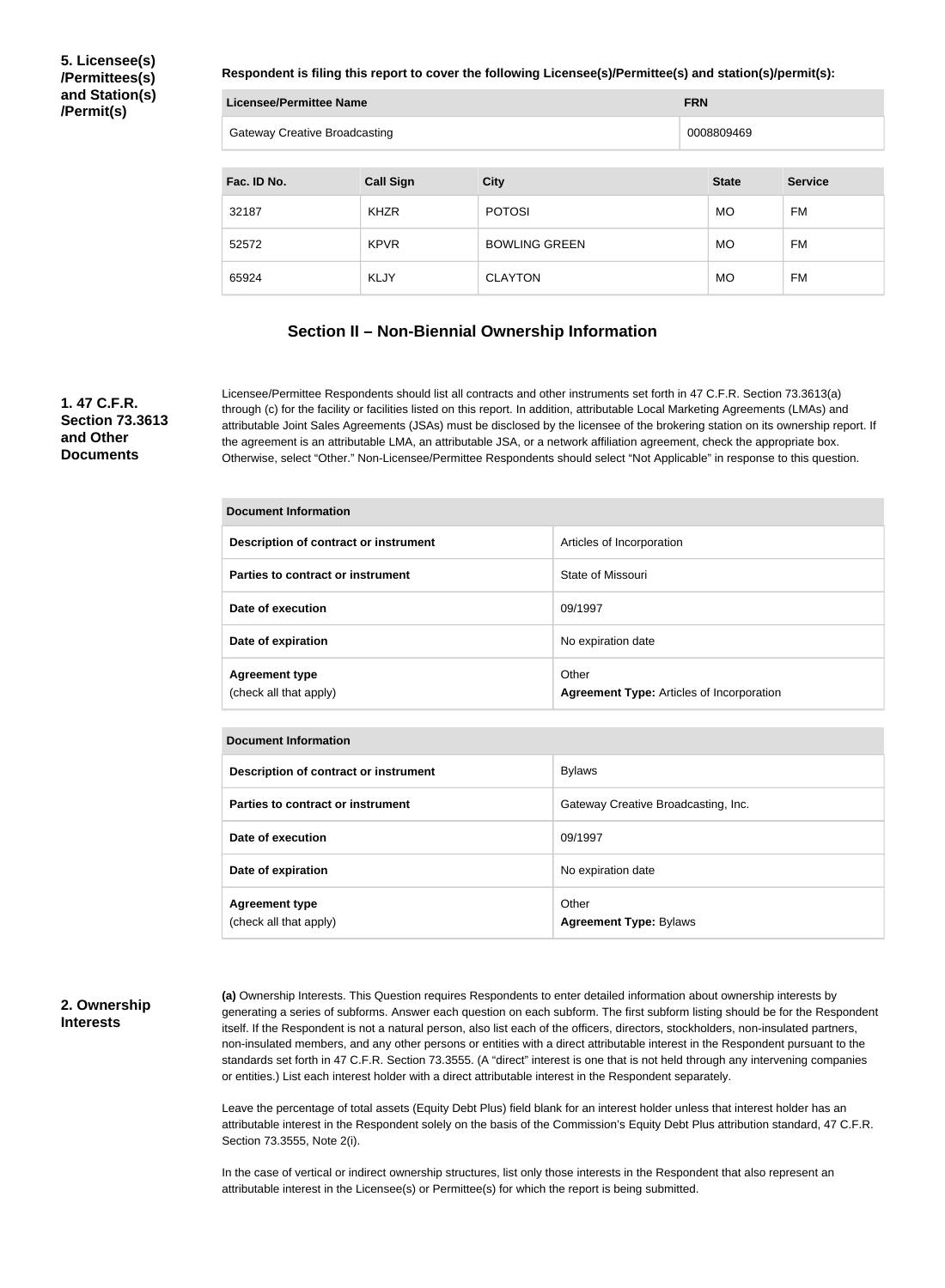Entities that are part of an organizational structure that includes holding companies or other forms of indirect ownership must file separate ownership reports. In such a structure do not report, or file a separate report for, any interest holder that does not have an attributable interest in the Licensee(s) or Permittee(s) for which the report is being submitted.

Please see the Instructions for further detail concerning interests that must be reported in response to this question.

The Respondent must provide an FCC Registration Number for each interest holder reported in response to this question. Please see the Instructions for detailed information and guidance concerning this requirement.

| <b>Ownership Information</b>                                                                                                            |                                           |                                  |                                   |  |
|-----------------------------------------------------------------------------------------------------------------------------------------|-------------------------------------------|----------------------------------|-----------------------------------|--|
| <b>FRN</b>                                                                                                                              | 0008809469                                |                                  |                                   |  |
| <b>Entity Name</b>                                                                                                                      | <b>Gateway Creative Broadcasting</b>      |                                  |                                   |  |
| <b>Address</b>                                                                                                                          | PO Box                                    |                                  |                                   |  |
|                                                                                                                                         | <b>Street 1</b>                           | 13358 Manchester Road, Suite 100 |                                   |  |
|                                                                                                                                         | <b>Street 2</b>                           |                                  |                                   |  |
|                                                                                                                                         | <b>City</b>                               | Des Peres                        |                                   |  |
|                                                                                                                                         | State ("NA" if non-U.S.<br>address)       | <b>MO</b>                        |                                   |  |
|                                                                                                                                         | <b>Zip/Postal Code</b>                    | 63131                            |                                   |  |
|                                                                                                                                         | Country (if non-U.S.<br>address)          | <b>United States</b>             |                                   |  |
| <b>Listing Type</b>                                                                                                                     | Respondent                                |                                  |                                   |  |
| <b>Positional Interests</b><br>(check all that apply)                                                                                   | Respondent                                |                                  |                                   |  |
| <b>Interest Percentages</b><br>(enter percentage values                                                                                 | Voting                                    | 0.0%                             | <b>Jointly Held?</b><br><b>No</b> |  |
| from 0.0 to 100.0)                                                                                                                      | <b>Total assets (Equity Debt</b><br>Plus) | 0.0%                             |                                   |  |
| Does interest holder have an attributable interest in one or more broadcast stations<br><b>No</b><br>that do not appear on this report? |                                           |                                  |                                   |  |

| <b>Ownership Information</b>                          |                                     |                      |  |
|-------------------------------------------------------|-------------------------------------|----------------------|--|
| <b>FRN</b>                                            | 0020024162                          |                      |  |
| <b>Name</b>                                           | <b>RANDY MCARTHUR</b>               |                      |  |
| <b>Address</b>                                        | PO Box                              |                      |  |
|                                                       | <b>Street 1</b>                     | 1312 Woodside Drive  |  |
|                                                       | <b>Street 2</b>                     |                      |  |
|                                                       | <b>City</b>                         | Arnold               |  |
|                                                       | State ("NA" if non-U.S.<br>address) | <b>MO</b>            |  |
|                                                       | <b>Zip/Postal Code</b>              | 63010                |  |
|                                                       | Country (if non-U.S.<br>address)    | <b>United States</b> |  |
| <b>Listing Type</b>                                   | Other Interest Holder               |                      |  |
| <b>Positional Interests</b><br>(check all that apply) | Director                            |                      |  |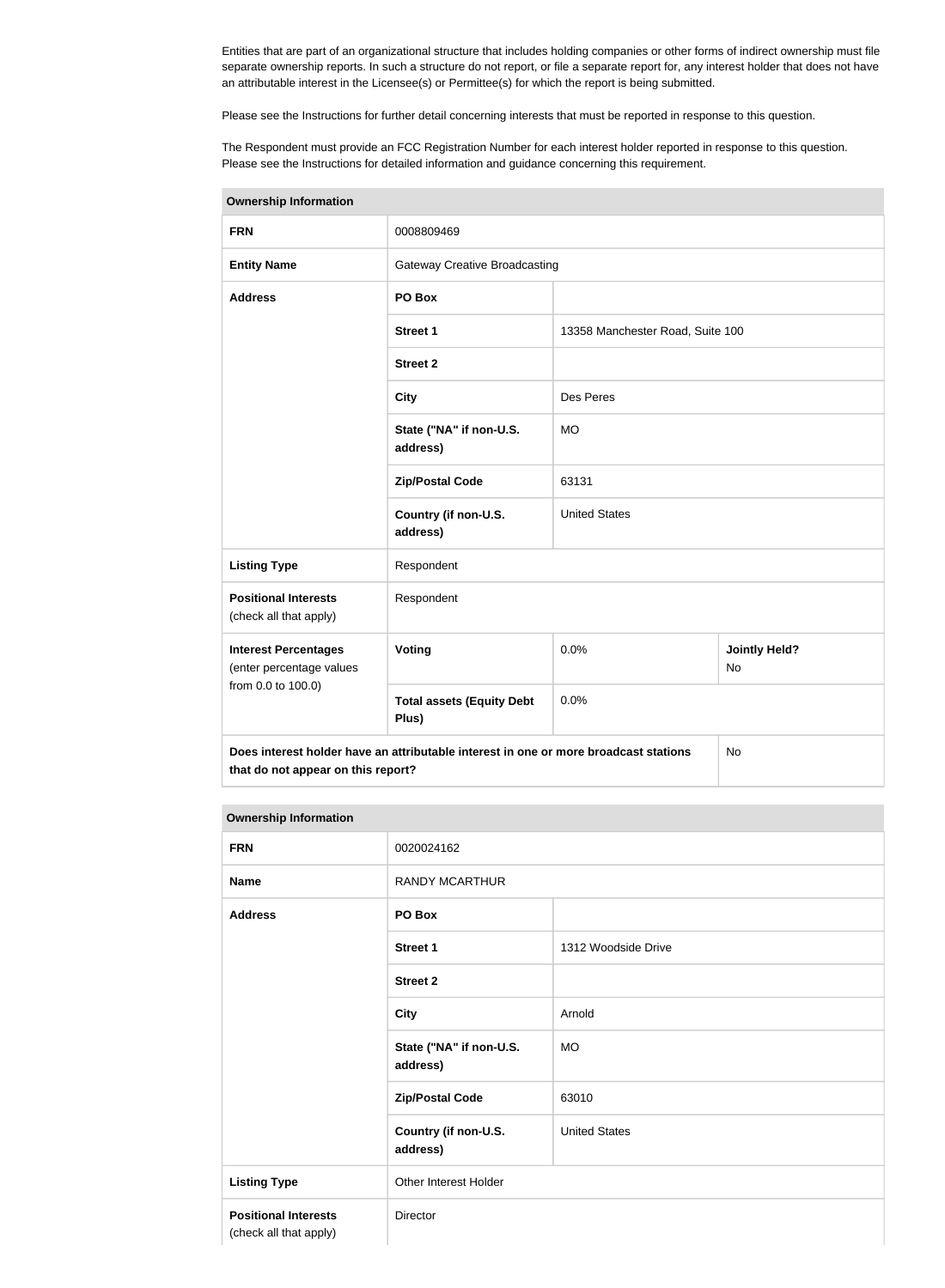| <b>Interest Percentages</b><br>(enter percentage values<br>from 0.0 to 100.0)                                              | Voting                                    | 14.3%   | <b>Jointly Held?</b><br>N <sub>o</sub> |
|----------------------------------------------------------------------------------------------------------------------------|-------------------------------------------|---------|----------------------------------------|
|                                                                                                                            | <b>Total assets (Equity Debt</b><br>Plus) | $0.0\%$ |                                        |
| Does interest holder have an attributable interest in one or more broadcast stations<br>that do not appear on this report? | No.                                       |         |                                        |

| <b>Ownership Information</b>                                                                                                            |                                           |                      |                                   |  |
|-----------------------------------------------------------------------------------------------------------------------------------------|-------------------------------------------|----------------------|-----------------------------------|--|
| <b>FRN</b>                                                                                                                              | 0029151198                                |                      |                                   |  |
| <b>Name</b>                                                                                                                             | Susan E. Rieken                           |                      |                                   |  |
| <b>Address</b>                                                                                                                          | PO Box                                    |                      |                                   |  |
|                                                                                                                                         | <b>Street 1</b>                           | 639 Pines Way        |                                   |  |
|                                                                                                                                         | <b>Street 2</b>                           |                      |                                   |  |
|                                                                                                                                         | <b>City</b>                               | Columbia             |                                   |  |
|                                                                                                                                         | State ("NA" if non-U.S.<br>address)       | IL                   |                                   |  |
|                                                                                                                                         | <b>Zip/Postal Code</b>                    | 62236                |                                   |  |
|                                                                                                                                         | Country (if non-U.S.<br>address)          | <b>United States</b> |                                   |  |
| <b>Listing Type</b>                                                                                                                     | Other Interest Holder                     |                      |                                   |  |
| <b>Positional Interests</b><br>(check all that apply)                                                                                   | Officer, Director                         |                      |                                   |  |
| <b>Interest Percentages</b><br>(enter percentage values                                                                                 | <b>Voting</b>                             | 14.3%                | <b>Jointly Held?</b><br><b>No</b> |  |
| from 0.0 to 100.0)                                                                                                                      | <b>Total assets (Equity Debt</b><br>Plus) | 0.0%                 |                                   |  |
| Does interest holder have an attributable interest in one or more broadcast stations<br><b>No</b><br>that do not appear on this report? |                                           |                      |                                   |  |

#### **Ownership Information**

|                     | the contract of the contract of the contract of the contract of the contract of the contract of the contract of |                         |  |
|---------------------|-----------------------------------------------------------------------------------------------------------------|-------------------------|--|
| <b>FRN</b>          | 0029151172                                                                                                      |                         |  |
| <b>Name</b>         | Steven W. Hough                                                                                                 |                         |  |
| <b>Address</b>      | PO Box                                                                                                          |                         |  |
|                     | Street 1                                                                                                        | 14563 Rogue River Drive |  |
|                     | Street 2                                                                                                        |                         |  |
|                     | <b>City</b>                                                                                                     | Chesterfield            |  |
|                     | State ("NA" if non-U.S.<br>address)                                                                             | <b>MO</b>               |  |
|                     | <b>Zip/Postal Code</b>                                                                                          | 63017                   |  |
|                     | Country (if non-U.S.<br>address)                                                                                | <b>United States</b>    |  |
| <b>Listing Type</b> | Other Interest Holder                                                                                           |                         |  |
|                     |                                                                                                                 |                         |  |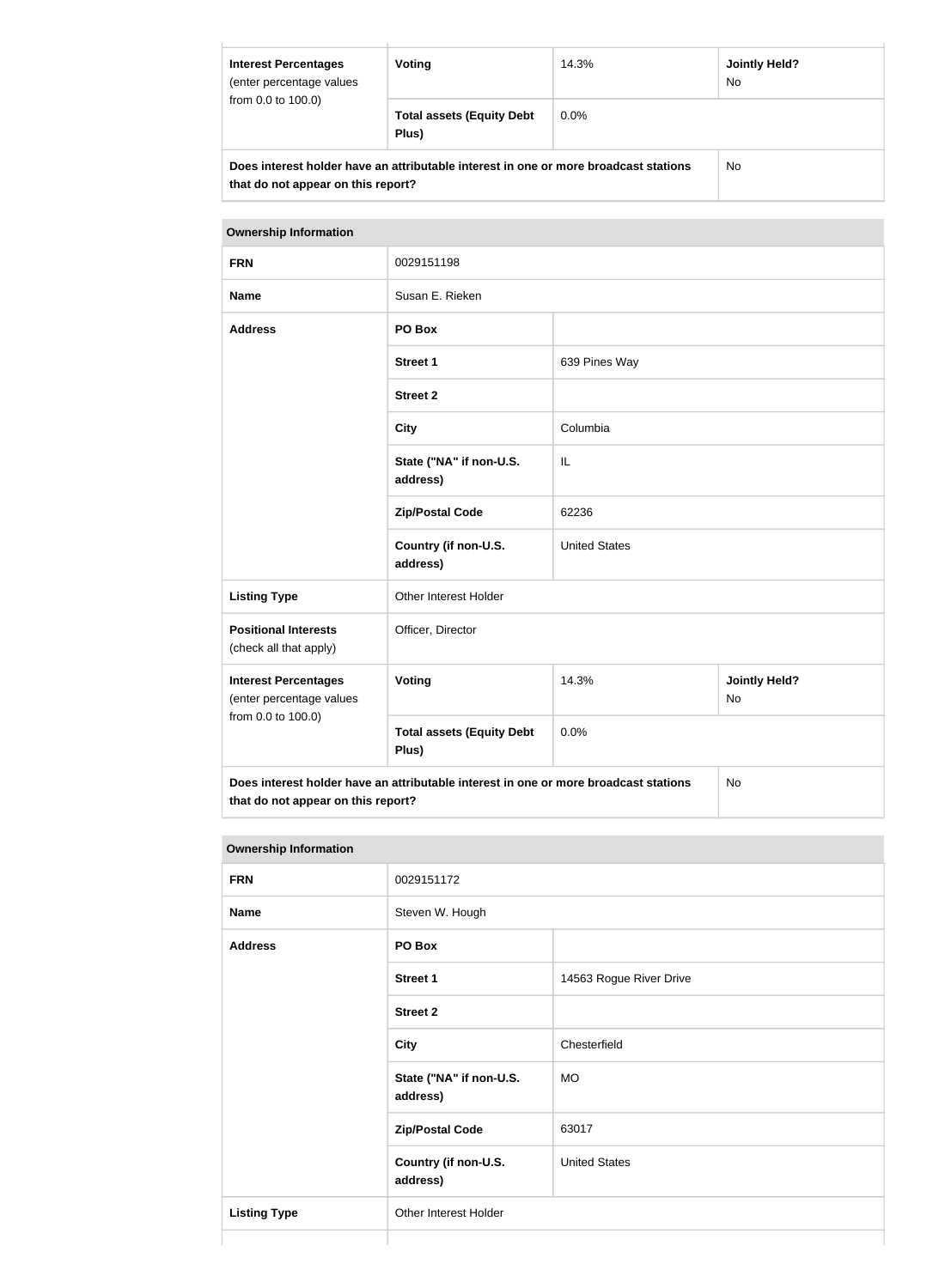| <b>Positional Interests</b><br>(check all that apply)                                                                      | Officer, Director                         |         |                                   |
|----------------------------------------------------------------------------------------------------------------------------|-------------------------------------------|---------|-----------------------------------|
| <b>Interest Percentages</b><br>(enter percentage values<br>from 0.0 to 100.0)                                              | Voting                                    | 14.3%   | <b>Jointly Held?</b><br><b>No</b> |
|                                                                                                                            | <b>Total assets (Equity Debt</b><br>Plus) | $0.0\%$ |                                   |
| Does interest holder have an attributable interest in one or more broadcast stations<br>that do not appear on this report? |                                           |         | <b>No</b>                         |

#### **Ownership Information**

| <b>FRN</b>                                                                                                                              | 0029163912                                |                      |                                   |
|-----------------------------------------------------------------------------------------------------------------------------------------|-------------------------------------------|----------------------|-----------------------------------|
| <b>Name</b>                                                                                                                             | Dan Tuminello                             |                      |                                   |
| <b>Address</b>                                                                                                                          | PO Box                                    |                      |                                   |
|                                                                                                                                         | <b>Street 1</b>                           | 262 Dietrich Rd.     |                                   |
|                                                                                                                                         | <b>Street 2</b>                           |                      |                                   |
|                                                                                                                                         | <b>City</b>                               | <b>Ballwin</b>       |                                   |
|                                                                                                                                         | State ("NA" if non-U.S.<br>address)       | <b>MO</b>            |                                   |
|                                                                                                                                         | <b>Zip/Postal Code</b>                    | 63021-8064           |                                   |
|                                                                                                                                         | Country (if non-U.S.<br>address)          | <b>United States</b> |                                   |
| <b>Listing Type</b>                                                                                                                     | Other Interest Holder                     |                      |                                   |
| <b>Positional Interests</b><br>(check all that apply)                                                                                   | Director                                  |                      |                                   |
| <b>Interest Percentages</b><br>(enter percentage values                                                                                 | <b>Voting</b>                             | 14.3%                | <b>Jointly Held?</b><br><b>No</b> |
| from 0.0 to 100.0)                                                                                                                      | <b>Total assets (Equity Debt</b><br>Plus) | 0.0%                 |                                   |
| Does interest holder have an attributable interest in one or more broadcast stations<br><b>No</b><br>that do not appear on this report? |                                           |                      |                                   |

| <b>Ownership Information</b> |                                     |                       |  |
|------------------------------|-------------------------------------|-----------------------|--|
| <b>FRN</b>                   | 0029163862                          |                       |  |
| <b>Name</b>                  | Matt Wickham                        |                       |  |
| <b>Address</b>               | PO Box                              |                       |  |
|                              | <b>Street 1</b>                     | 24 Leesburg Ct.       |  |
|                              | <b>Street 2</b>                     |                       |  |
|                              | <b>City</b>                         | <b>Weldon Springs</b> |  |
|                              | State ("NA" if non-U.S.<br>address) | <b>MO</b>             |  |
|                              | <b>Zip/Postal Code</b>              | 63304-7851            |  |
|                              | Country (if non-U.S.<br>address)    | <b>United States</b>  |  |
|                              |                                     |                       |  |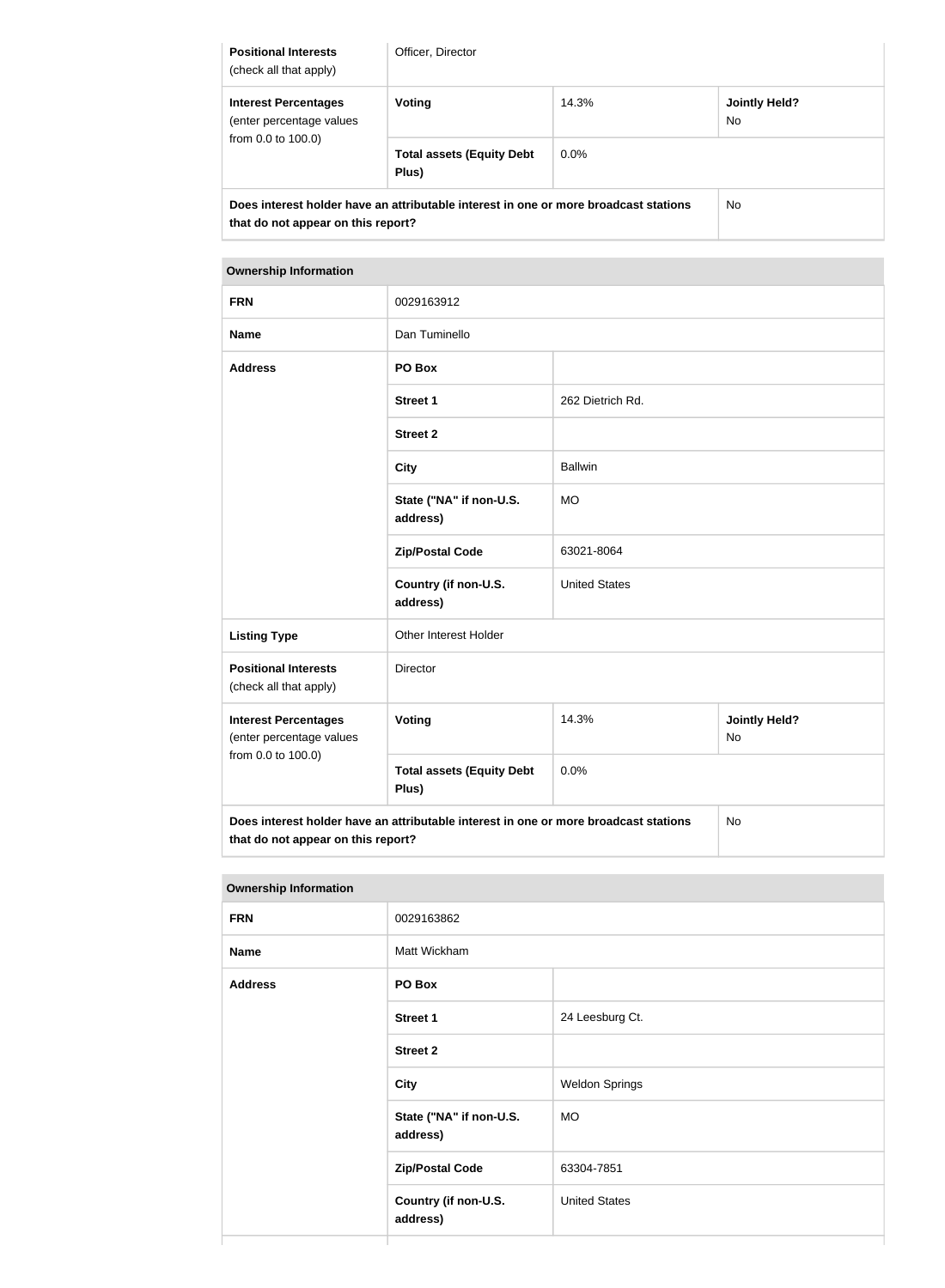| <b>Listing Type</b>                                                                                                                          | Other Interest Holder                     |         |                                        |
|----------------------------------------------------------------------------------------------------------------------------------------------|-------------------------------------------|---------|----------------------------------------|
| <b>Positional Interests</b><br>(check all that apply)                                                                                        | Director                                  |         |                                        |
| <b>Interest Percentages</b><br>(enter percentage values<br>from $0.0$ to $100.0$ )                                                           | Voting                                    | 14.3%   | <b>Jointly Held?</b><br>N <sub>o</sub> |
|                                                                                                                                              | <b>Total assets (Equity Debt</b><br>Plus) | $0.0\%$ |                                        |
| Does interest holder have an attributable interest in one or more broadcast stations<br>N <sub>o</sub><br>that do not appear on this report? |                                           |         |                                        |

## **Ownership Information FRN** 0029164118 **Name** Jennifer Benes **Address PO Box Street 1** 1127 Highland Pointe Dr. **Street 2 City** St. Louis **State ("NA" if non-U.S. address)** MO **Zip/Postal Code** 63131 **Country (if non-U.S. address)** United States **Listing Type Other Interest Holder Positional Interests** (check all that apply) Officer, Director **Interest Percentages** (enter percentage values from 0.0 to 100.0) **Voting** 14.3% **Jointly Held?** No

0.0%

No

**Does interest holder have an attributable interest in one or more broadcast stations that do not appear on this report?**

**Total assets (Equity Debt** 

**Plus)**

| <b>Ownership Information</b> |                                     |                      |
|------------------------------|-------------------------------------|----------------------|
| <b>FRN</b>                   | 0029164175                          |                      |
| <b>Name</b>                  | Mike Fallon                         |                      |
| <b>Address</b>               | PO Box                              |                      |
|                              | <b>Street 1</b>                     | 3402 Sun Bear Court  |
|                              | <b>Street 2</b>                     |                      |
|                              | <b>City</b>                         | Wentzville           |
|                              | State ("NA" if non-U.S.<br>address) | <b>MO</b>            |
|                              | <b>Zip/Postal Code</b>              | 63385                |
|                              | Country (if non-U.S.                | <b>United States</b> |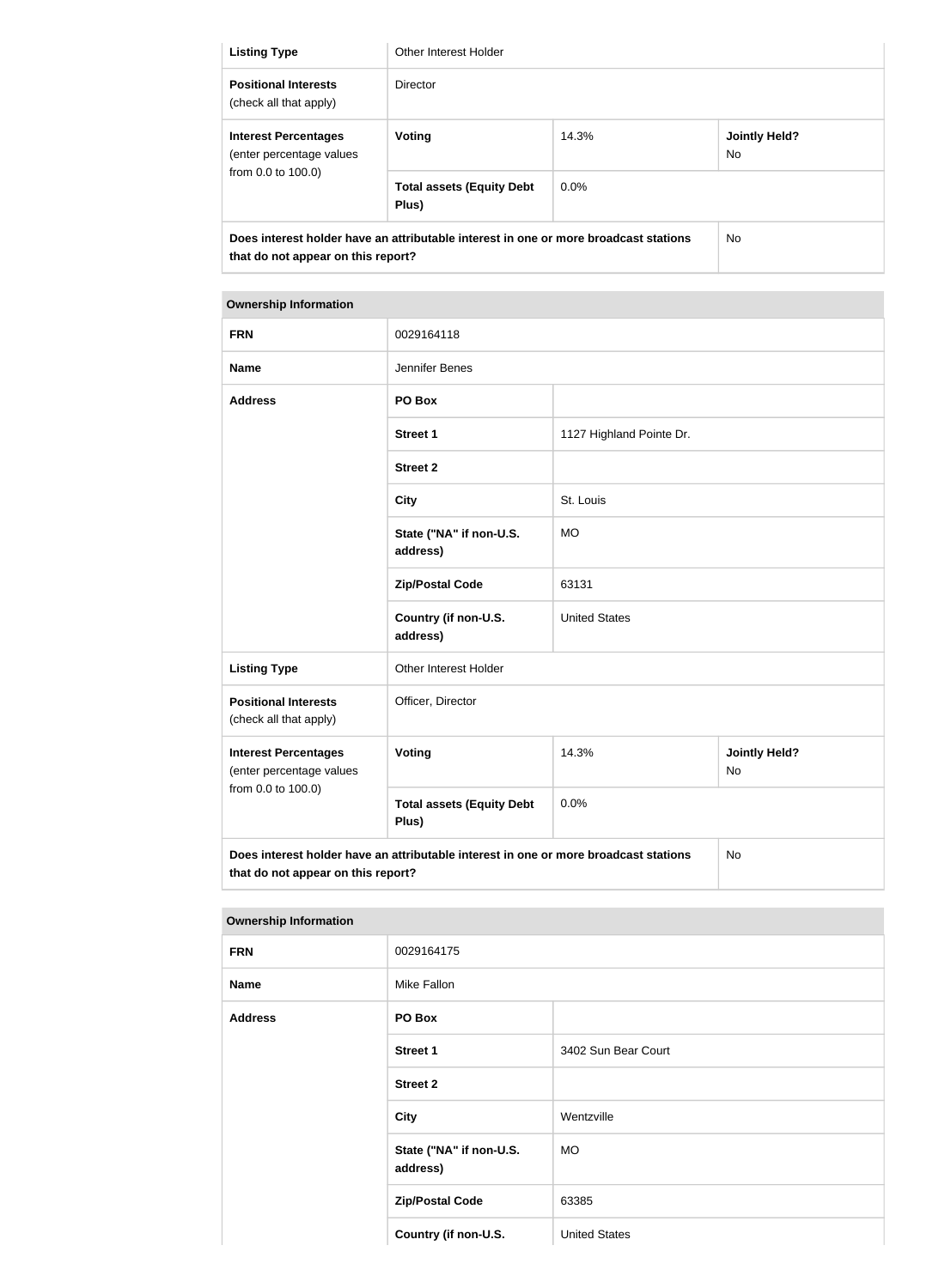|                                                                                                                                   | address)                                  |         |                            |
|-----------------------------------------------------------------------------------------------------------------------------------|-------------------------------------------|---------|----------------------------|
| <b>Listing Type</b>                                                                                                               | Other Interest Holder                     |         |                            |
| <b>Positional Interests</b><br>(check all that apply)                                                                             | Officer, Director                         |         |                            |
| <b>Interest Percentages</b><br>(enter percentage values<br>from 0.0 to 100.0)                                                     | Voting                                    | 14.3%   | <b>Jointly Held?</b><br>No |
|                                                                                                                                   | <b>Total assets (Equity Debt</b><br>Plus) | $0.0\%$ |                            |
| Does interest holder have an attributable interest in one or more broadcast stations<br>No.<br>that do not appear on this report? |                                           |         |                            |

#### **Ownership Information**

| <b>FRN</b>                                              | 0020024220                                                                                                                              |                      |                                   |
|---------------------------------------------------------|-----------------------------------------------------------------------------------------------------------------------------------------|----------------------|-----------------------------------|
| <b>Name</b>                                             | <b>SANDRA BROWN</b>                                                                                                                     |                      |                                   |
| <b>Address</b>                                          | PO Box                                                                                                                                  |                      |                                   |
|                                                         | <b>Street 1</b>                                                                                                                         | 101 N. Reibeling     |                                   |
|                                                         | <b>Street 2</b>                                                                                                                         |                      |                                   |
|                                                         | <b>City</b>                                                                                                                             | Columbia             |                                   |
|                                                         | State ("NA" if non-U.S.<br>address)                                                                                                     | IL                   |                                   |
|                                                         | <b>Zip/Postal Code</b>                                                                                                                  | 62236                |                                   |
|                                                         | Country (if non-U.S.<br>address)                                                                                                        | <b>United States</b> |                                   |
| <b>Listing Type</b>                                     | Other Interest Holder                                                                                                                   |                      |                                   |
| <b>Positional Interests</b><br>(check all that apply)   | Officer                                                                                                                                 |                      |                                   |
| <b>Interest Percentages</b><br>(enter percentage values | Voting                                                                                                                                  | 0.0%                 | <b>Jointly Held?</b><br><b>No</b> |
| from 0.0 to 100.0)                                      | <b>Total assets (Equity Debt</b><br>Plus)                                                                                               | 0.0%                 |                                   |
|                                                         | Does interest holder have an attributable interest in one or more broadcast stations<br><b>No</b><br>that do not appear on this report? |                      |                                   |
|                                                         |                                                                                                                                         |                      |                                   |

| (b) Respondent certifies that any interests, including equity, financial, or voting | Yes |
|-------------------------------------------------------------------------------------|-----|
| interests, not reported in this filing are non-attributable.                        |     |
| If "No," submit as an exhibit an explanation.                                       |     |

| (c) Does the Respondent or any reported interest holder<br>hold an attributable interest in any newspaper entities in<br>the same market as any station for which this report is<br>filed, as defined in 47 C.F.R. Section 73.3555? | No. |
|-------------------------------------------------------------------------------------------------------------------------------------------------------------------------------------------------------------------------------------|-----|
| If "Yes," provide information describing the interest(s), using<br>EITHER the subform OR the spreadsheet option below.                                                                                                              |     |
| Respondents with a large number (50 or more) of entries to<br>submit should use the spreadsheet option.                                                                                                                             |     |